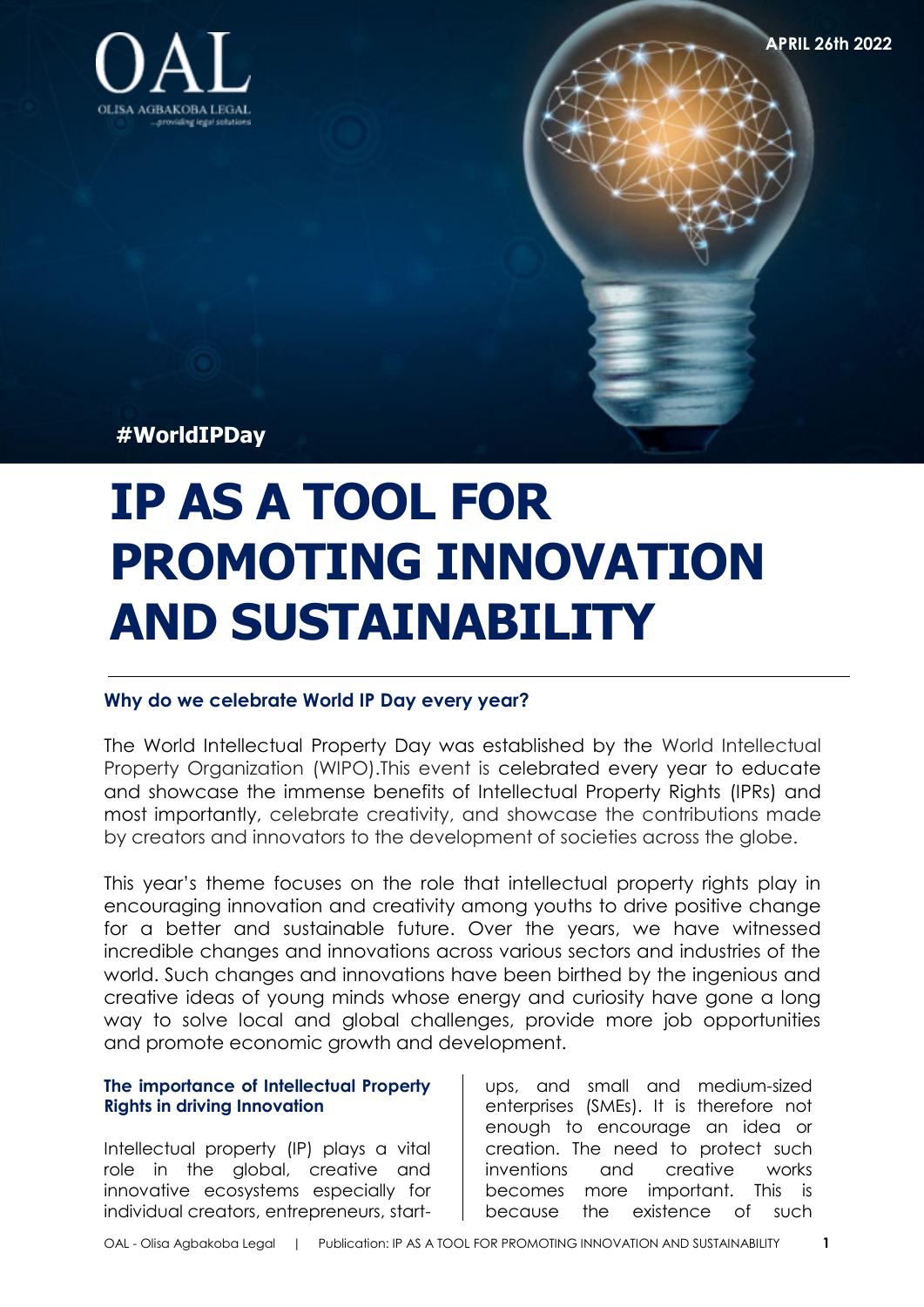

mechanisms put in place provides a sense of peace and security to the creators of such inventions. Artists and innovators are free to innovate knowing that they have legal recourse if they are plagiarized.

On the other hand, consumers/users of such products are guaranteed thesafety and reliability of such products/inventions. These rights are given to persons over the creations of their minds and include Copyrights, Patents, trademarks and trade secrets.

## **Why is it so important?**

We at OAL believe that these rights are worth protecting because of the immense benefits offered by these

rights and here are some of the reasons why.

**Intellectual Property Rights Encourages Innovation and Rewards Entrepreneurs;** 

Through the protection offered by this right, entrepreneurs are

constantly encouraged to keep pushing, converting their ideas into products and services that are commercially viable.

# **Intellectual Property Rights Enhances Inventor Business Market Value;**

IP can generate income for businesses, for example an inventor can license his/her IP and lend it to various businesses in exchange for a fixed income. An inventor can also reap benefits from selling IP products and services for a fixed amount.

# **Intellectual Property Rights can help a creator to stand out from competitions;**

Customers are always looking for something new and exciting. Every company aspires to be the first one to offer a breakthrough product to customers. These rights inspire creativity without the constant fear of being ripped off.

**It Enhances Opportunities, Drives Economic Growth and Competitiveness;**

Intellectual property serves as the foundation of innovation for every economy. Artists and inventors are encouraged to transform their ideas

> into reality, invent and develop solutions, create new products and technologies which will in turn help to improve the country's economy and promote investments.

**Recognising Innovations Across Major Sectors Over The Last 20 Years** 

The past few decades have witnessed massive technological advancements across the globe. Major advances in technology have enabled us to continue to push our boundaries within various sectors and industries such as health & medicine, transportation, communication, payments, sports and technology.

In light of this, we would be recognizing significant innovations across major sectors over the last 2 decades.